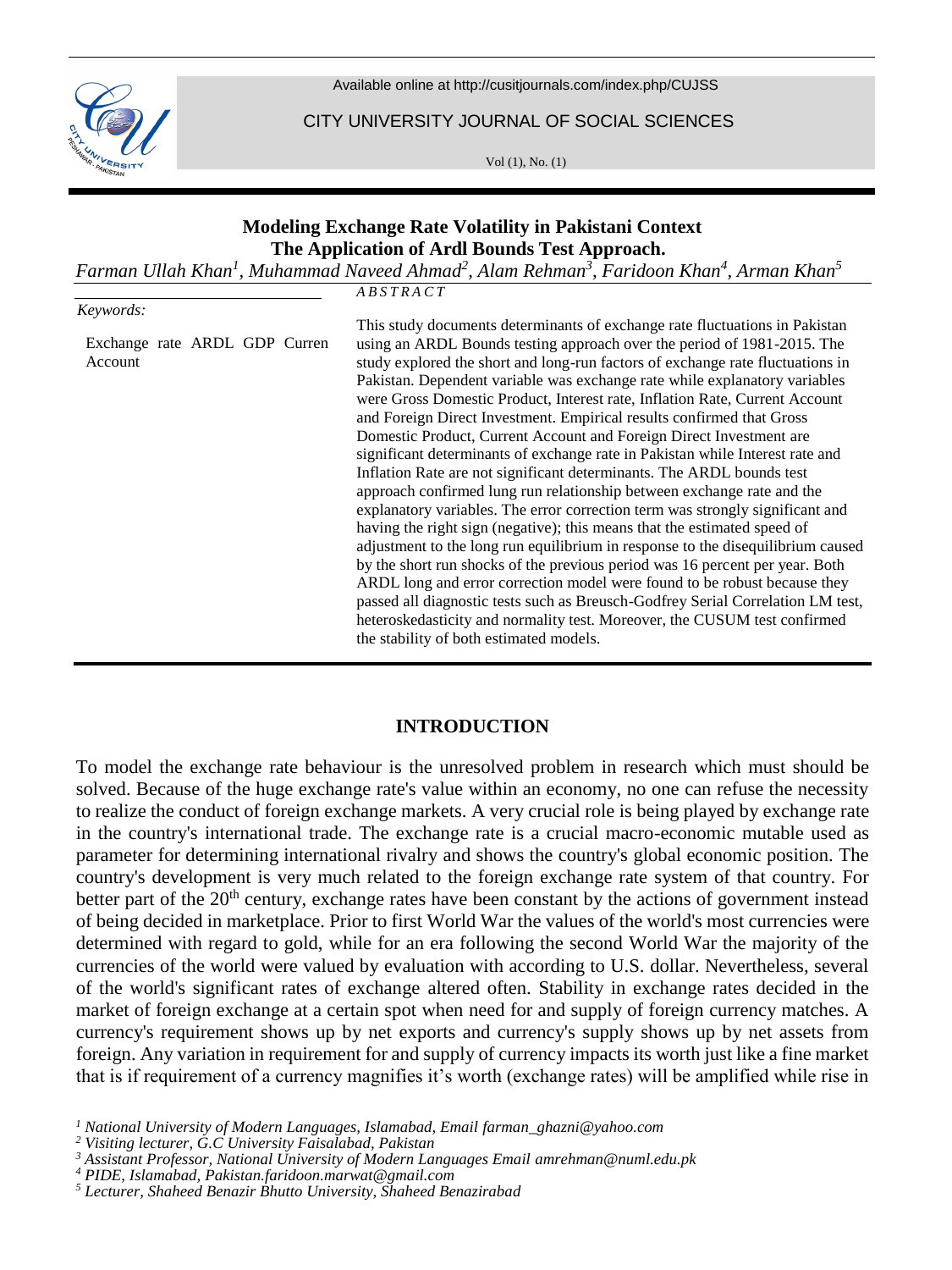the currency's supply will lower it's worth (exchange rates) in the market of foreign exchange. Pakistani currency was tied to UK's currency Sterling up from 1947 to 1970 untill it became tied to the US dollar in 1971 due to the rising influence of US in the territory. The Pakistani currency was tied to the USD until 1982 . During 1982 to 1988, the value of rupee was devalued by 38.5%, when the General Zia-Ul-Haq's government changed the exchange rate system to Managed float system. It was again subjected to devaluation when the relationship with trade associations, agencies and beneficiaries became awful because of 1998's nuclear test of Pakistan. Ahmed (2016) investigated the factors affecting the exchange rate in case of Pakistani context using annual ranging from 1997-2012.The study employed regression analysis to explore the nexus between dependent variable and its determinants. The result of the model revealed that Current Account is affecting exchange rate as its R regression coefficient is 27.1. A study was employed by Monica &Santhiyavalli (2017) investigating the prime movers of exchange rate of Indian rupees against us dollar used the data of annual time series starting from 2008-09 to 2014-15. The study applied Augmented Dicky Fuller (ADF) tests to check the stationarity of data while multiple regression was employed to explore the association between dependent variable and its determinants The trial and error studies concerned with linkage in between exchange rate's inconstancy and its elements are not indecisive. Exchange rate is actually the rate of a specific currency with respect to all other currencies dependent upon regular demand and supply forces. There are a constant number of Euros, Pounds, Dollars, Yen and Dirham etc. issued at any given time (however governments can and do publish more money to purchase other currencies and influence their currencies worth). As the demand rises or lowers for any sole currency, it controls the final rate of such currency. Inthe beginning of 1980's, it was found definite that empirical research hasn't established aid in support of any monetary method or approach to the exchange rate. However, because of the development in the econometric's capability, statistical techniques and methodology requirements, recent research of empirical study has backed up the longrun evidence for authenticity of monetary method (Wilson, 2009).

#### **Objectives**

The important and aimful objectives are;

- Analysing the Exchange Rate's determinants in Pakistani market.
- To find out the most critical determinant which is playing the key role in rate of foreign exchange system.
- To give some applicable suggestions to desired implementation of policies for issues as a result of valuation/devaluation of the currency according to the research findings.

#### **Literature Review**

The establishments of the existence of both theoretical and empirical linkage between the exchange rate with macroeconomic variables are addressed here. By use of macroeconomic variables there are huge number of researchers who used their attention of study on the exchange rate's determination. Hypothesis describes the kind of straight positive or direct relationship and sort of association between the exch-rate and other variables macro-economics. The practical study of the relationship of exchange rate and other macroeconomic variables give a mixed result. The literature review is arranged in way that individual determinant has been presented with Exchange rate. A study was carried out by Khan (2016) estimating the factors effecting the exchange rate for Pakistani data using data based on annual data which ranges from 1991-2014.The Augmented Dicky Fuller tests were used to check the stationarity of variables. Johansen cointegration test was employed to examine the cointegration between variables while least square regression of two stages was used to inspect the relation between explanatory variables and depended variable. The result indicated that the significant variables are exports, inflation and interest rate, as the p-values of these three variables are less than 5 %, and insignificant variables are found to be current account and imports. Hence, important factors are inflation, exports and interest rate which determines the exchange rate. The regression table present that a sort of association so called negative is there in between the inflation and exchange rate. As inflation increases it leads to reduce the consumer's purchasing power, risen the supply of the local currency and decreases its demand, as a result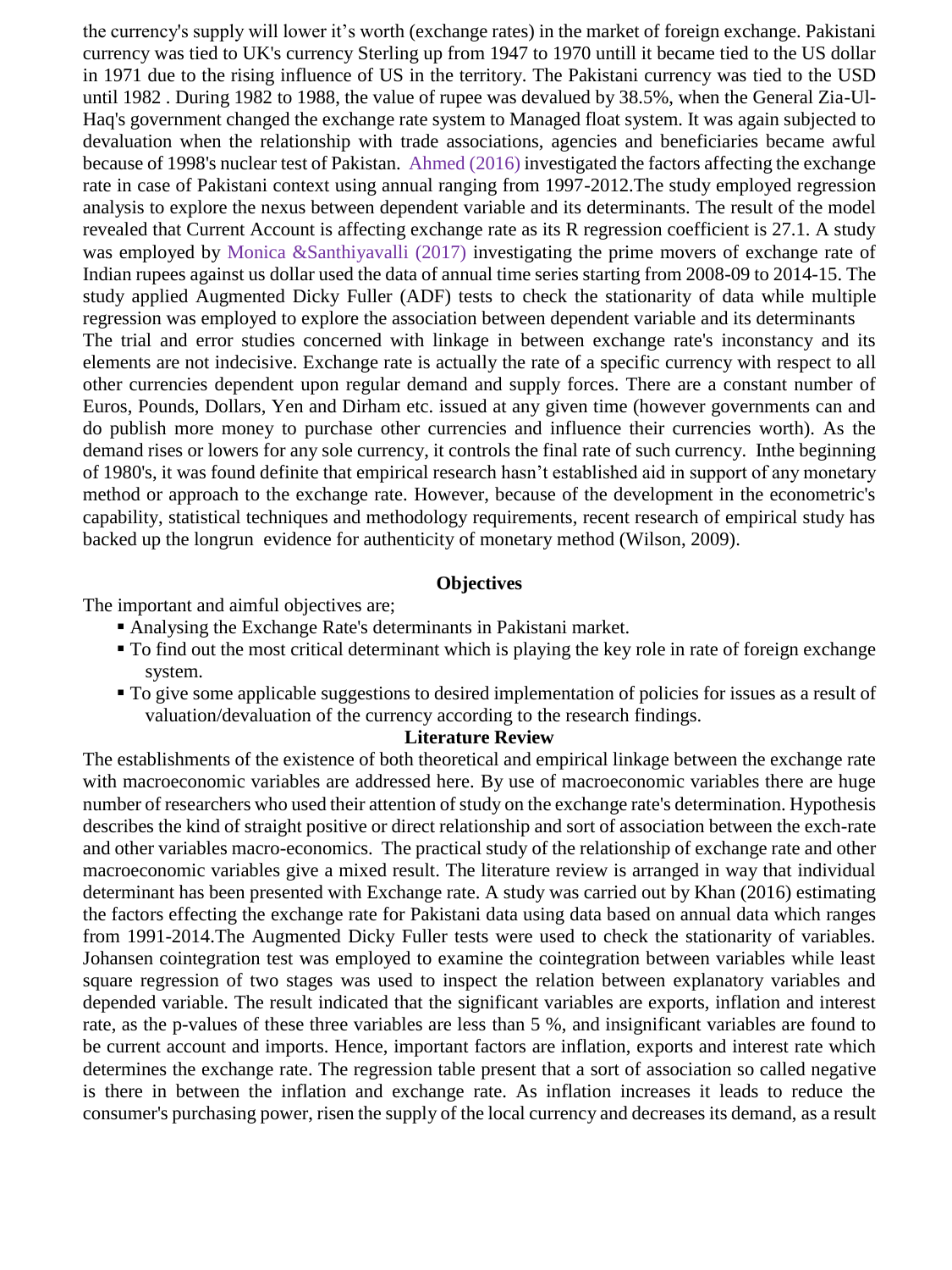the currency devalues. Another study was conducted by Kasif (2000) and explored that there is a negative and insignificant correlation between inflation rate and exchange rate in terms of US dollar and Pakistani rupee. Simon (1997) examined that inflation is positively related to both of the current account and exchange rate while current account is the key determinant which worstly influence the small economies. Anita (2013) investigated the macroeconomic determinants of the volatility of exchange rate at India used the time series data of 1991 to 2010. Pearson's correlation was applied to analyze data and the result showed that inflation rate has significant correlation with exchange rate. This correlation is significant at 0.01 percent level. Akpan (2009) inspected the factors of exchange rate instability in developing economy regarding Nigeria using annual data starting from 1970 to 2004.The OLS technique was used for testing the association between dependent variable and explanatory variables. Instability of the exchange rate is calculated by moving average of three consecutive years of S.D explaining the real exch-rate. The study indicated that inflation has positive and significant association with exch-rate at 0.6 percent level and 0.1 percent level. Hsing (2016) employed a study while exploring the key elements of the ZAR/USD exch-rate in case of South Africa using quarterly data spanning 1983.Q1 to 2014.Q2. The study applied the EGARCH type approach to examine the relation between dependent variable and all ivs. The DF-GLS test was used to find whether there is long-run correlation in between time series variables. The results of the research affirmed that rate of interest is positively affecting the ZAR/USD exchange rate. Particularly, the log of the ZAR/USD exchange rate will be decreased by 0.0259 if 1% increase is there in the yield of 10-year US government bond while the log of the ZAR/USD exchange rate will be decreased by 0.0402 if 1% increase is there in the yield of government bonds of South Africa. Khin, Yee, Seng, Wan & Xian (2017) also explained the vitality of exch-rate and macroeconomic determinants in the country of Malaysia based on time series monthly approach spanning from January 2010 to August 2016. The stationarity was tested through Augmented Dickey-Fuller (ADF). The study applied the different tools of econometric such as Vector Error Correction Method (VECM), the sort of Johansen Cointegration Rank test to check out the short run / long run nexus among different variables. The results confirmed that there is a significant and positive short-run nexus between consumer price index (CPI) and exchange rate. Mahmood&Ehsanullah (2012) employed a study estimating the volatility aspact of the exchange rate while understanding its relationship with macroeconomic variables in case of Pakistani context while using the data of annual time series spanning from 1975-2005. The intent of the study was to examine whether volatility in exch-rate influence the economic indicators in Pakistan. Mathew, Suvith&Rekh (2015) also explained the macroeconomic factors of exchange rate in case of India and used annual data starting from 2004 to 2013. The purpose of study was to examine different macroeconomic determinants which leads to variation in Exchange rate of a currency. The study applied correlation analysis to test the nexus between dependent variable and its drivers. The findings of the research described that GDP, Inflation Rate, External Debt and FDI are positively effecting the exchange rate and rate of interest effecting negatively the exchange rate. Another study was conducted by Ahmad, Draz& Yang (2015) investigating the various macroeconomic variables on Exchange Rates in the sort of developing Asian Countries using panel data spanning from 1981 to 2013. The Least Square Method of two stages and EGLS were carried out for pool sample while panel GMM and the OLS methods were applied for the panel data. The stationarity was checked through the Fisher-ADF. The result declared that that developments in local economic and political systems are essential for an efficient exchange rate policy. The research concluded that the all variables's coefficients are significant and GDP is influencing the exchange rate. Ahmed (2016) investigated the factors affecting the exchange rate in case of Pakistani context using annual ranging from 1997-2012.The study employed regression analysis to explore the nexus between dependent variable and its determinants. The result of the model revealed that Current Account is affecting exch-rate as its R regression coefficient is 27.1. A study was employed by Monica &Santhiyavalli (2017) investigating the prime movers of exchange rate of Indian rupees against us dollar used the data of annual time series starting from 2008-09 to 2014-15. The study applied Augmented Dicky Fuller (ADF) tests to check the stationarity of data while multiple regression was employed to explore the association between dependent variable and its determinants. The findings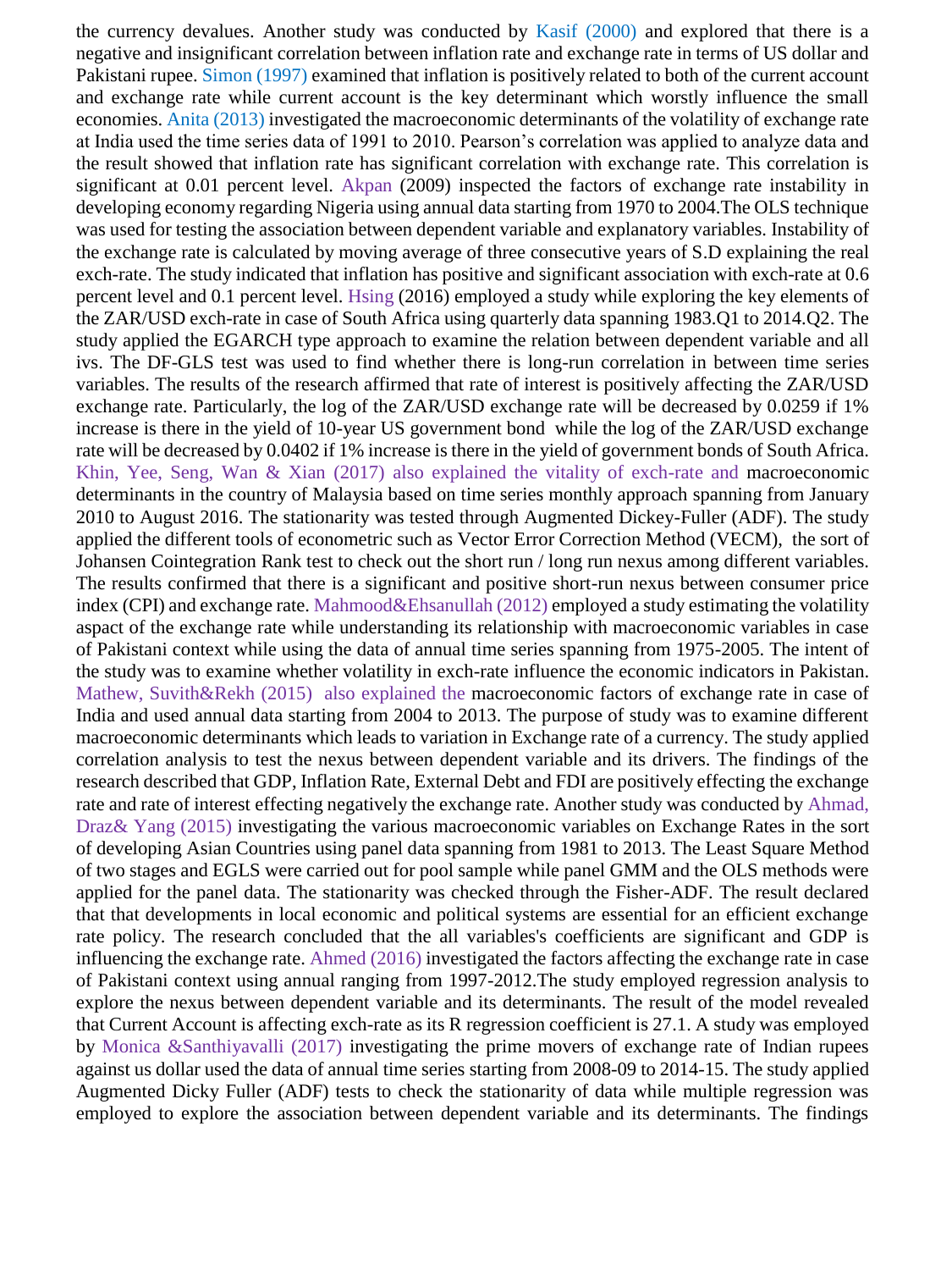revealed that Balance of payment -current account have positive impact exchange rate of Indian rupees against US dollar and the results are found to be statistically significant. Benazic&Skabic (2016) employed a study while investigating the factors of exchange rate in Croatia. The stationarity was investigated by Augmented Dicky Fuller tests. The study carried out the bounds testing (ARDL) approach for co-integration and confirmed the cointegration between variables. The ECT is negative (means has the correct sign) and that is very significant, showing a relatively strong adjustment to the cointegration. The study concluded that FDI and consumer prices have significant nexus with the exchange rate. Ashok & Vikram (2016) determined the volatility of exchange rate & its effect on macro economic indicators in India applying Linear Regression technique. The study included explanatory variables i.e. GDP, Inflation, rate of interest, and FDI (Inflows) while exchange rate is dependent variable using annual data spanning from 1996-2014.The result of study confirmed that the inflation and GDP are negatively and insignificantly effecting exchange rate but rate of interest has negative and significant correlation with exchange rate whereas a positive and insignificant relationship exists between exchange rate and FDI.

#### **Conceptual Framework**

In the following diagram, the independent variables are shown on the left while the dependent variables are shown at the right side of diagram.



#### **Data and Methodology**

#### **Data**

This research is awning the era of managed float or flexible exchange rate system of Pakistan. The research used the data of annual time series spanning from 1981-2015 to explore the volatility of PKR against USD exchange rate and association of exchange rate volatility with other macroeconomic variables. The Inflation (CPI), Interest rate, Current Account, GDP and FDI are taken as explanatory variables while exchange rate is used as a dependent variable in the study. Nature of all the variables which are used in this research is Quantitative and provides 35 observations. The data have been gained from World Development Indicators (WDI) and International Financial Statistics (IFS).

### **Methodology**

Babbie (2010) wrote that the analysis of the data is conducted on the data which is obtained in order to commute it to a form which is more suitable for the use of finding results that resonate theories and ideas which started the inquiry. In order to analyze the elements of exchange rate within the Pakistan, the (Augmented Dickey Fuller) ADF was used for testing variable's stationarity while ARDL model was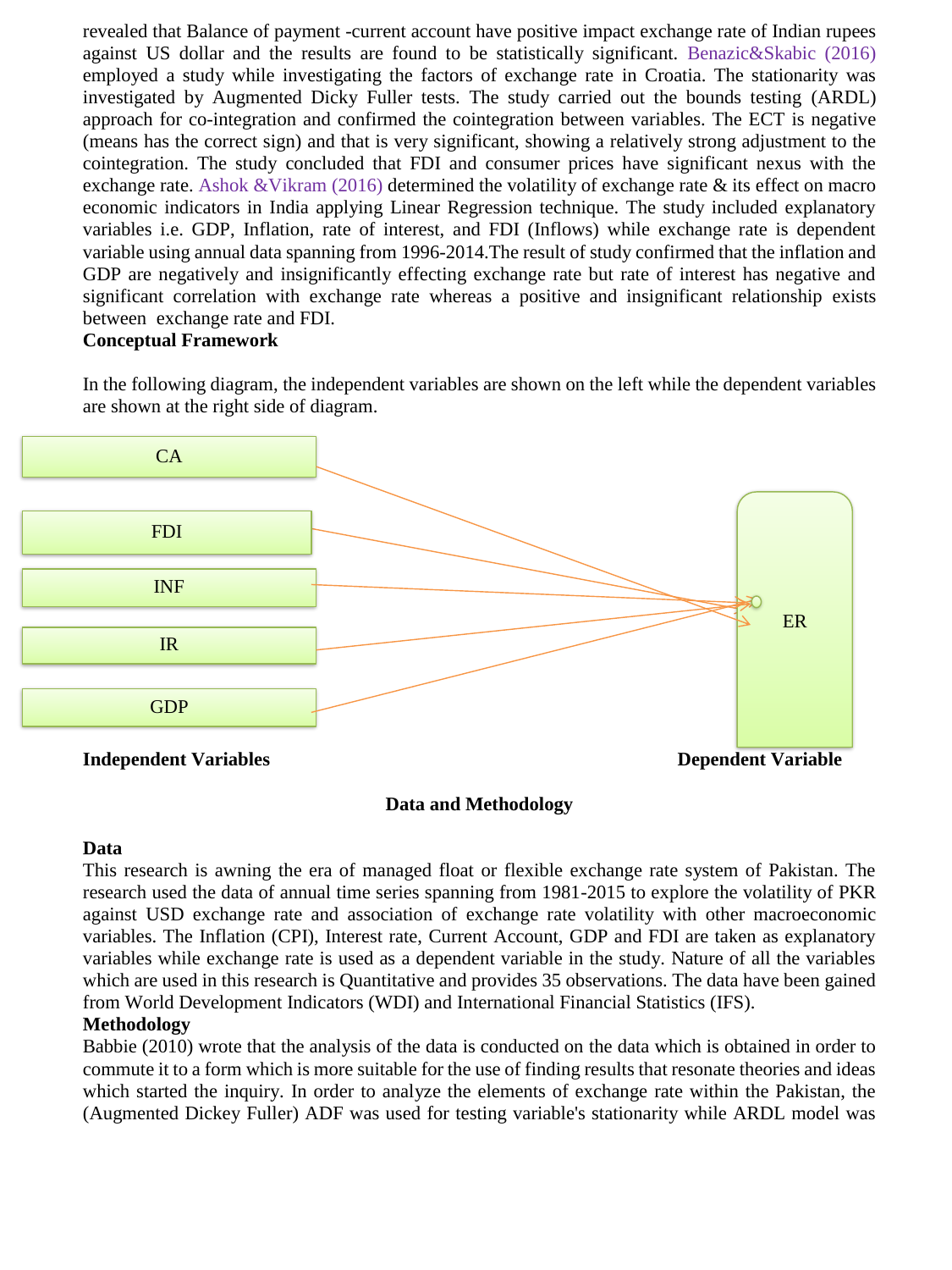employed for estimating the long-term relationship in between the exchange rate and independent variables.

#### **Model Specification**

The empirical model is given as follows: ER = ƒ (INFL, IR, CA, FDI, GDP) ……………………….……………... (1) The econometric model is given as: ER = β0 + β1INF +2INTR+3CA+ 4FDI+ 5GDP+μ …………. (2) Where ER = Exchange Rate GDP = Gross Domestic Product  $INTR = rate of Interest$  $INF = Inflation Rate$ CA =Current Account FDI=Foreign Direct Investment

## **Unit Root Test**

Traditionally, the generally accepted assumption of establishing and checking the economic model which underlies variables is stationary, however is sadly not usually true. Before going to estimate this model in equation no 3, we have a tendency to checkout the data with time series properties. This is often important as a result of time series econometricians like granger and Newbold, (1974); Eagle and granger, (1987), Dickey and Fuller, (1981); in between others, determined that results deriving from most economic determinants are probably to be "Spurious" if the properties of the time series of such data aren't analyzed. So, the data should be examined according to the properties of time series victimization increased Augmented Dickey Fuller (ADF) check. during this study, increased Augmented Dickey Fuller (ADF) test was accustomed test the stationary of the elements. This study additionally adopted the increased Dickey Fuller each at I (0) and (1) for additional supportive test because there should be no autocorrelation biasness according to ADF assumptions, thus ADF's control assures that the term of error may be a good white noise according Wooldridge, (2003).

ΔYᵼ = ∂1 + θYᵼˍ1 + λ∑ΔYᵼˍ1 + μᵼ … … … … … … … … … … … … … … … . … (3) n ᵼˍ1

#### **ARDL bound test approach for Cointegration**

In the research study cointegration is applied to find out whether or not the predictors and criterions (variable) are having a linear sort of stationary combination within the long-standing time. according to Dora, (2009) the aim of cointegration check is to know whether or not variables within the system alien from one another and square measure on an individual basis stable l (1) within the short run. If the variables square measure cointegrated, they're going to be expected to make a stationary relationship within the long-standing time. Pesaran and et al, (2001) created ARDL model and used the certain take a look at during a crucial sure to examine the semi-permanent equilibrium relationship among variables. The bounds take a look at technique cointegration has sure political economy benefits compared to alternative strategies of cointegration that square measure the following: The model's all variables square measure assumed to be Dependent variable. Secondly, it take a look at technique for determining and measuring the co-integration sort of approach is being used no matter the sequence represent the integration of variable, either initial order Ι (1) or Ι (0). finally, each short-term and sort of unbiased long-standing time coefficients of the model will be calculable at the same time Harris and Sollis, (2003). The ARDL take a look at is comparatively additional economical within the case of little and finite sample information sizes.

#### **Computing F-statistic**

This research study tested the existence of co-integration by comparison where the price of F-test which is being calculated while compared with the important price which is given in Table CI (iii) of Pesaran et al. (2001). The Wald check (F-Test) was calculated to discriminate the long run relations between the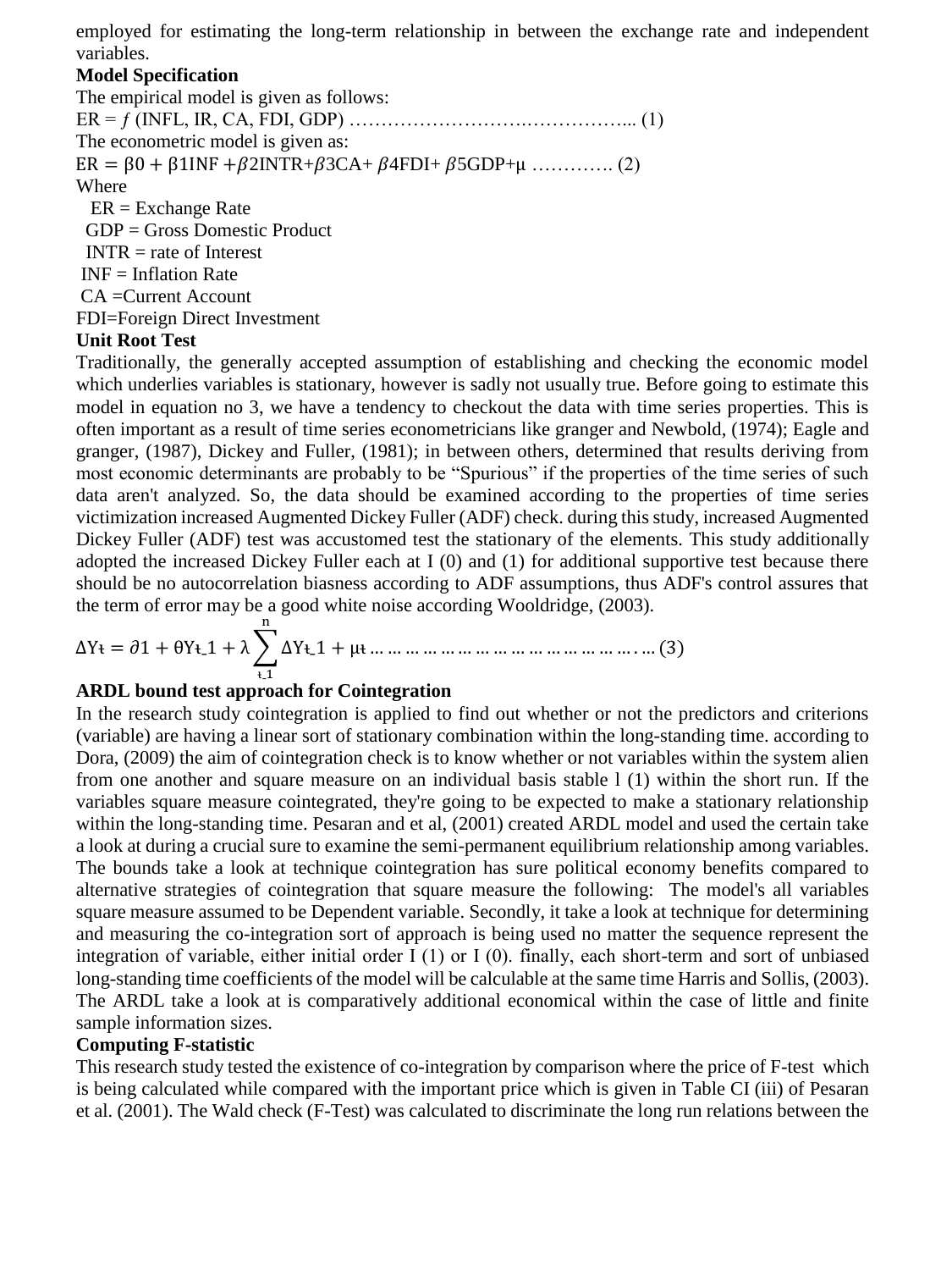involved variables. The alternative hypotheses and null hypothesis are as follows:

Null hypothesis H0=  $\partial$ 1=  $\partial$ 2=  $\partial$ 3 = $\partial$ 4 = $\partial$ 5 =0 (not a long run relationship) i.e., there is no cointegration between the used variables. All sort of alt- hypothesis i.e H1 ≠∂1 ≠∂2 ≠ ∂3 ≠ ∂4 ≠ ∂5 ≠ 0 (there is relationship having long run existence) i.e., co-integration between the variables exists.

### **ARDL Model Specification**

$$
\Delta ER_t
$$
  
=  $\alpha_0$   
+  $\sum_{i=0}^{s} \beta 1i \Delta FDI_{t,i+} \sum_{i=0}^{s} \beta 2i \Delta IR_{t,i+} \sum_{i=0}^{s} \beta 3i \Delta GDP_{t,i+} \sum_{i=0}^{s} \beta 4i \Delta CA_{t,i+} \sum_{i=0}^{s} \beta 5i \Delta INF_{t,i+} t \Delta \xi t ...$ ................. (4)

Here the symbol  $\Delta$  indicates first discriminate term, **β**1 indicates coefficients and **E** is the residuals. ER represents exchange rate, GDP represents growth domestic product, IR shows rate of interest, INF is inflation, FDI stands for Foreign Direct Investment, and CA is current account.

#### **Diagnostic Tests and Stability Test**

It was necessary to investigate the strength of every single calculable model during this study so as to work out the extent to that calculable results might be dependent on. The power of the used models are tested by many diagnostic tests. In this study the tests which were assumed to be necessary are; SRcorrelation, hetero problem, normality and sort of CUSUM check to look at the stability check of models.

#### **Results and Discussion**

| <b>Variables</b>     |                      | At 1 <sup>st</sup> Difference |      |
|----------------------|----------------------|-------------------------------|------|
|                      | <b>T</b> -statistics | <b>Critical Values at 5 %</b> |      |
| <b>Exchange rate</b> | $-5.697873$          | $-2.971853$                   | I(1) |
| <b>Inflation</b>     | $-6.544382$          | $-2.971853$                   | I(1) |
| <b>Interest rate</b> | $-4.757780$          | $-2.971853$                   | I(1) |
| <b>Current A/C</b>   | $-4.635343$          | $-2.971853$                   | I(1) |
| <b>GDP</b>           | $-6.362788$          | $-6.971853$                   | I(1) |
| <b>FDI</b>           | $-3.443653$          | $-2.971853$                   | I(1) |
|                      |                      |                               |      |

We know that the first step of time series is to check the stationarity of variables and for that reason, the study has employed ADF test to test the stationarity. The result is reported in table 1 as below:

#### **Results of ADF test**

The stationary relation of variables was tested by ADF (Augmented Dicky Fuller) tests and the findings of the ADF test show that Exchange rate at level was non-stationary but it became stationary at its first difference. Similarly, when Inflation was tested through ADF test and it was not stationary at I(0) but became stationary at  $1<sup>st</sup>$  difference. There was no stationarity in interest rate at level but as it was subjected to first difference then it became stationary. Similarly, Current account, GDP and FDI were not stationary at levels but converted into first difference then they all became stationary. Except the GDP the remaining all variables are not stationary at levels. The study hence, found that except GDP which was stationary both at I(0), all other variables are stationary at first difference level. Hence, it gives room to employ an ARDL approach to cointegration.

### **ARDL Bounds Test**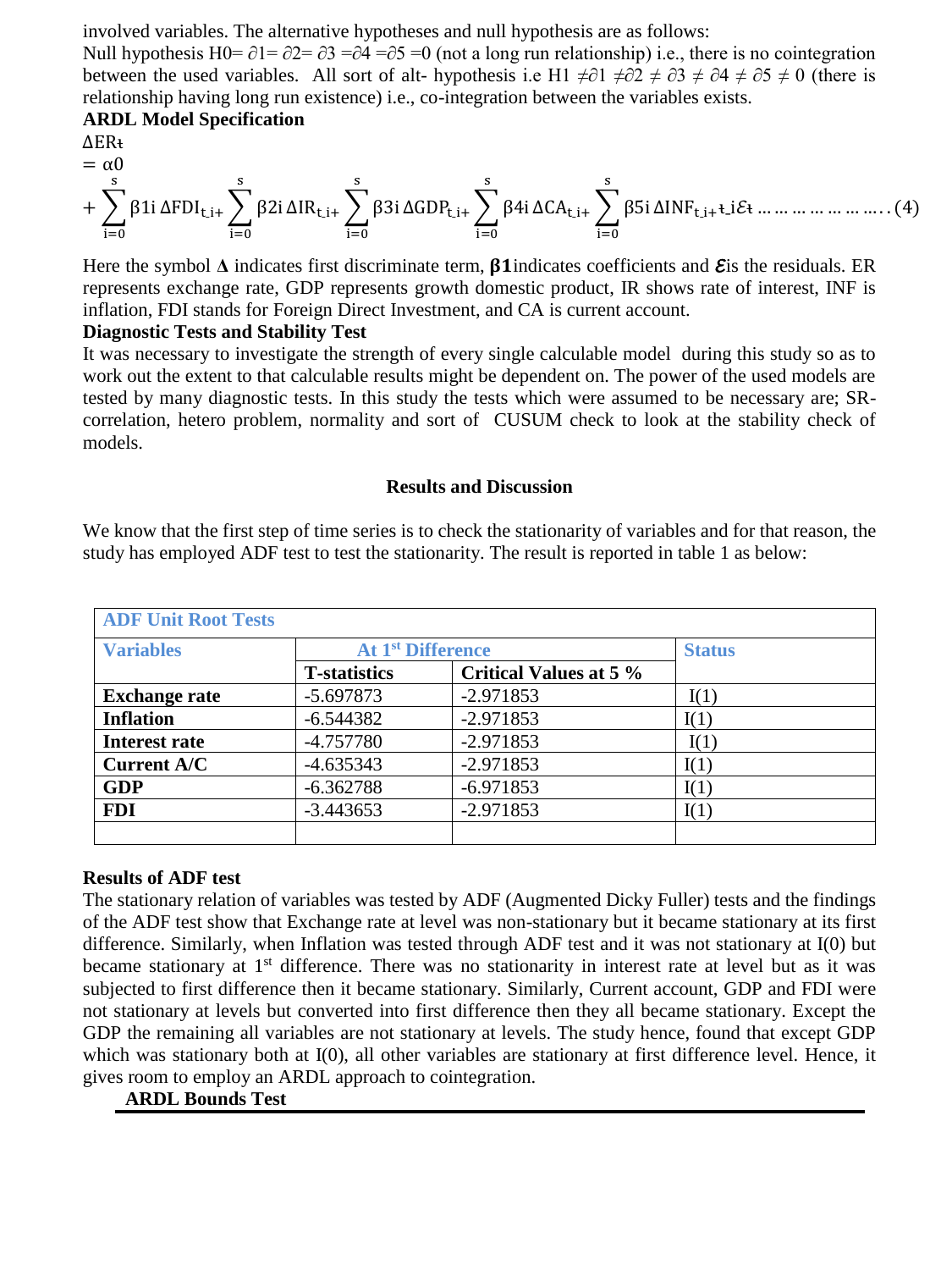| <b>Test Statistic</b>        | <b>Value</b>    | k               |  |
|------------------------------|-----------------|-----------------|--|
| F-statistic                  | 12.32852        | 5               |  |
| <b>Critical Value Bounds</b> |                 |                 |  |
| <b>Significance</b>          | <b>I0 Bound</b> | <b>I1 Bound</b> |  |
| 10%                          | 2.08            | 3               |  |
| 5 %<br>2.5 %                 | 2.39<br>2.7     | 3.38<br>3.73    |  |
| $1\%$                        | 3.06            | 4.15            |  |

### **Results of ARDL Bound test for cointegration**

To investigate the presence of long run nexus between response variable and other related variables, Bound test was conducted to explore the cointegration. The Wald test wascalculated to confirm the long run association between the used indicators (i.e. exchange rate, inflation, GDP, current account, IR and FDI). The calculated F-Test values were compared with the sitrical values. The null hypothesis which have no cointegration against alternative hypothesis of having cointegration was subjected to test and findings are represented in the table.The computed F-statistic value was turned out to be higher than the upper bound critical value (that is 3.99 at 5 percent significance level). Though, it leads to go for formal rejection of null- hypotheses which tells about that there is no cointegration, revealing that the features under consideration are cointegrated.

| LUIL NUIL COUNTILENTS |                    |                   |             |        |  |
|-----------------------|--------------------|-------------------|-------------|--------|--|
| <b>Variable</b>       | <b>Coefficient</b> | <b>Std. Error</b> | t-Statistic | Prob.  |  |
| <b>FDI</b>            | 0.089474           | 0.022123          | 4.0443      | 0.000  |  |
| <b>GDP</b>            | $-0.565212$        | 0.214517          | $-2.6348$   | 0.0403 |  |
| CA                    | $-0.120213$        | 0.026954          | $-4.4599$   | 0.000  |  |
| <b>INF</b>            | $-32.049754$       | 102.078917        | $-0.313970$ | 0.7568 |  |
| $_{\rm IR}$           | $-27.127134$       | 81.826173         | $-0.331521$ | 0.7437 |  |
| C                     | 1253.066854        | 3764.237547       | 0.332887    | 0.7427 |  |

# Long **Pun** Coefficients

### **Long Run Relationship**

In the above table, the estimated coefficients describe that FDI effects exchange rate significantly with positive magnitude. The influence of GDP on the rate of exchange is negative and statistically significant. Similarly, CA has negative and statistically significant effect on exchange rate. The remaining variables impact is insignificant on exchange rate.

### **Short Run Results**

Error Correction Representation of Selected ARDL ( 1,2,2,2,1,1) Model Dependent Variable ER

Cointegrating Form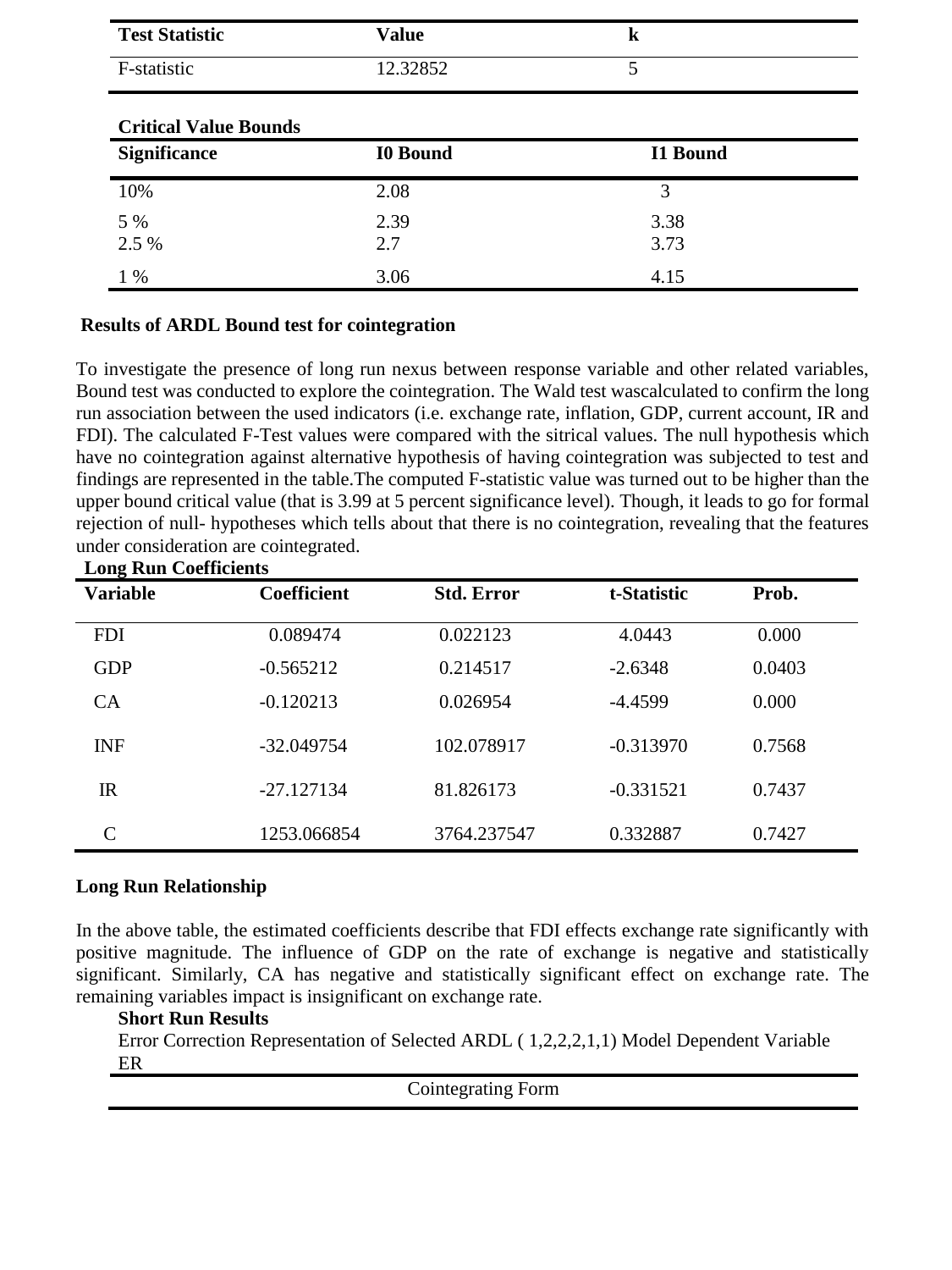| <b>Variable</b>  | <b>Coefficient</b> | <b>Std. Error</b> | t-Statistic  | Prob.  |
|------------------|--------------------|-------------------|--------------|--------|
| D(FDI)           | 2.272699           | 0.730949          | 3.109245     | 0.0055 |
| $D(FDI(-1))$     | 2.427702           | 0.783809          | 3.097311     | 0.0057 |
| D(GDP)           | $-0.449826$        | 0.186619          | $-2.410398$  | 0.0257 |
| $D(GDP(-1))$     | 0.452717           | 0.217619          | 2.080323     | 0.0506 |
| D(CA)            | $-1.054594$        | 0.260260          | $-4.052079$  | 0.0006 |
| $D(CA(-1))$      | $-0.969897$        | 0.203541          | $-4.765120$  | 0.0001 |
| D(INF)           | $-0.146738$        | 0.116029          | $-1.264665$  | 0.2205 |
| $D(\mathrm{IR})$ | 0.072798           | 0.232342          | 0.313322     | 0.7573 |
| $CointEq(-1)$    | $-0.06578$         | 0.00646           | $-10.187106$ | 0.0000 |

Cointeq = ER - (29.5589\*FDI -182.5469\*GDP -37.4384\*CA -

32.0498\*INF +

 $27.1271*IR + 1253.0669$ )

#### **Short Run Results**

A long run correlation exists as far as the bound test is used. Findings for short run as well long run coefficients are given in table -3. All the above are short-run coefficients. The results describe that FDI seems to have significant effect on exchange rate. Like FDI, GDP is also related to exchange rate significantly. CA has significant impact on exchange rate with negative sign. Furthermore the results indicate that the coefficient of error correction term, CointEq(-1) has significant with negative magnitude, providing an additional evidence of a stable long term relationship between exchange rate and its determinants. The value of coefficient CointEq(-1) is the speed of adjustment parameter and it should be negative and significant and implies the whole system would get back to long term stable relationship. The estimated value of CointEq(- 1) is -0.06, almost 6 percent disequilibrium will be corrected in the present year

| <b>Breusch-Godfrey Serial Correlation LM Test:</b> |          |                     |        |  |
|----------------------------------------------------|----------|---------------------|--------|--|
| <b>F</b> -statistic                                | 1.522437 | Prob. $F(2,18)$     | 0.2450 |  |
| Obs*R-squared                                      | 4.774599 | Prob. Chi-Square(2) | 0.0319 |  |

#### **Serial Correlation**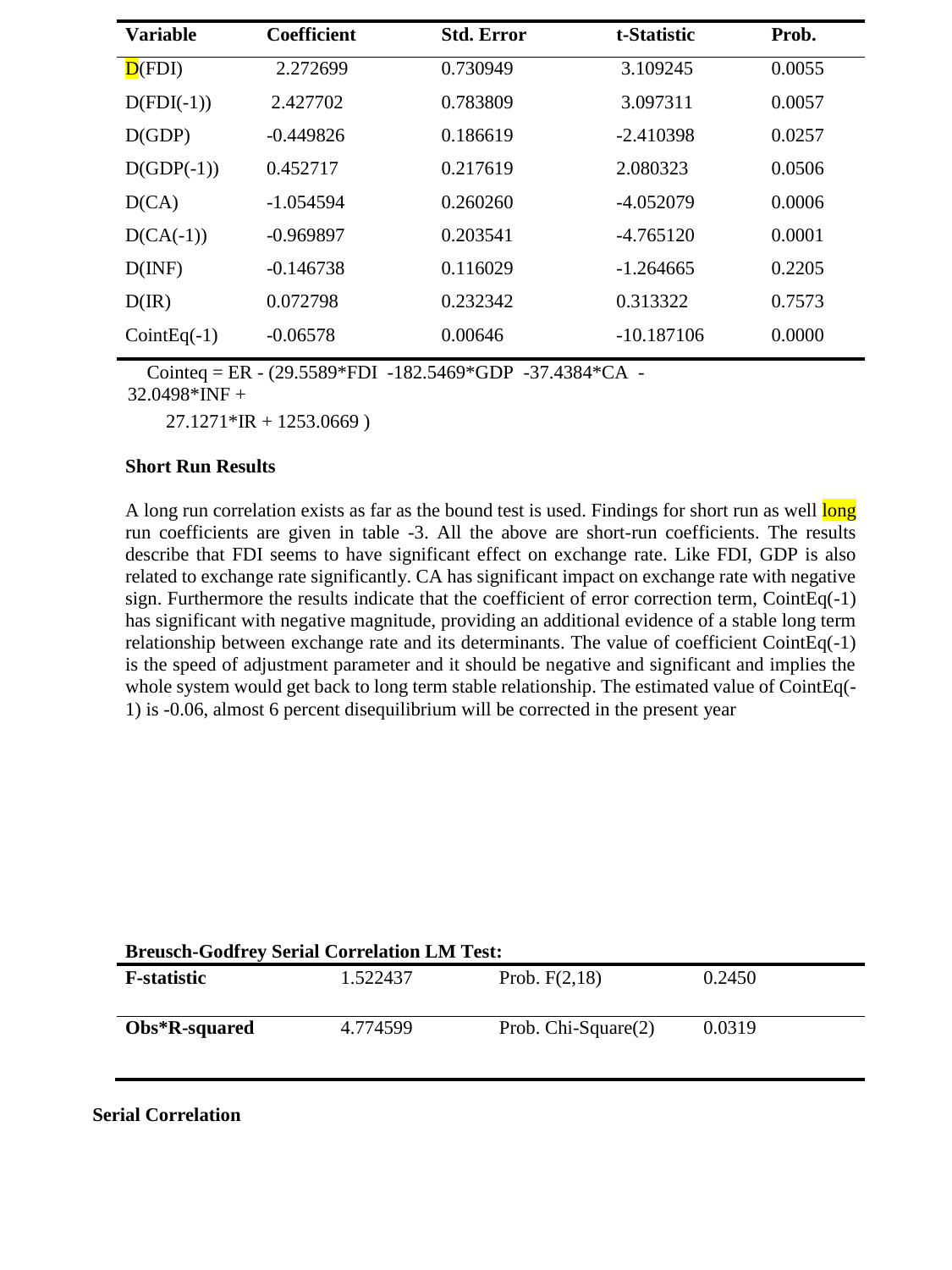The Lagrange Multiplier (LM) test was applied to identify the existence of sr-correlation. This test was carried out to check the null hypotheses of no autocorrelation against the rival hypotheses of autocorrelated residuals. The result is reported as the F-statistic is 4.774 with the corresponding p-value 0.393 that was above than 5%. In that case, as there is no serial correlation issue in this estimated model so we cannot subject the null hypothesis to be rejected.

#### **Graphical presentation of the Cusum Test**



#### **Cusum/Stability Test**

The parameter's stability in the model was explored by using the test of (CUSUM) presented by Brown et al. (1975). In this study, the model's own stability was also tested with Cusum Test. As the blue line is falling within the red boundaries, the current figure indicates that the stability exists in the model.As the CUSUM test falls in the 5% critical bound, the findings.

#### **CONCLUSION**

The present study estimates empirical analyzation anticedents of exchange rate volatility within the Pakistan by employing ARDL Bounds test for the annual time series data spanning from 1981 to 2015.The findings of the test of unit root analysis indicates that there is stationarity at I(1) in all variables. The ARDL bound testing technique confirmed the long-run relationship between exch- rate and its determinants. The ECT also indicated the convergence of variables to their long-run position. The findings of the study show that GDP and current account are significantly and negatively affecting exchange rate in the long run duration in Pakistan. Similarly, FDI has positive and significant nexus with exchange rate in the long-run. The results further indicated that inflation and interest rate have insignificant association with exchange rate in the long-run in Pakistan. The stability test was used to test the model's stability and shows that the long run estimated model of ADRL was stable according to structure and dynamics. The current study is not absolute final, but it can open a new way for future research. The study applied annual data and in the further research, researchers can use the data of quarterly or monthly based time series if it is possible, that will obviously provide better and more complete results. Furthermore, this research may be explored in the future by taking some other indicators of macroeconomics in it.

# **References**

Ahmad, E. and Ali, A.S. (1999). Exchange Rate and Inflation Dynamics. The Pakistan Development Review, 38(3), 235-251.

Akpan, L.P., 2009. Foreign exchange market and economic growth in an emerging petroleum-based economy: Evidence from Nigeria 1970 - 2003. African Economic and Business Review, 6(2): 46-58. *Babbie, E. R. (2010). The Practice of Social Research. 12th ed. Belmont. CA: Wadsworth Cengage.*